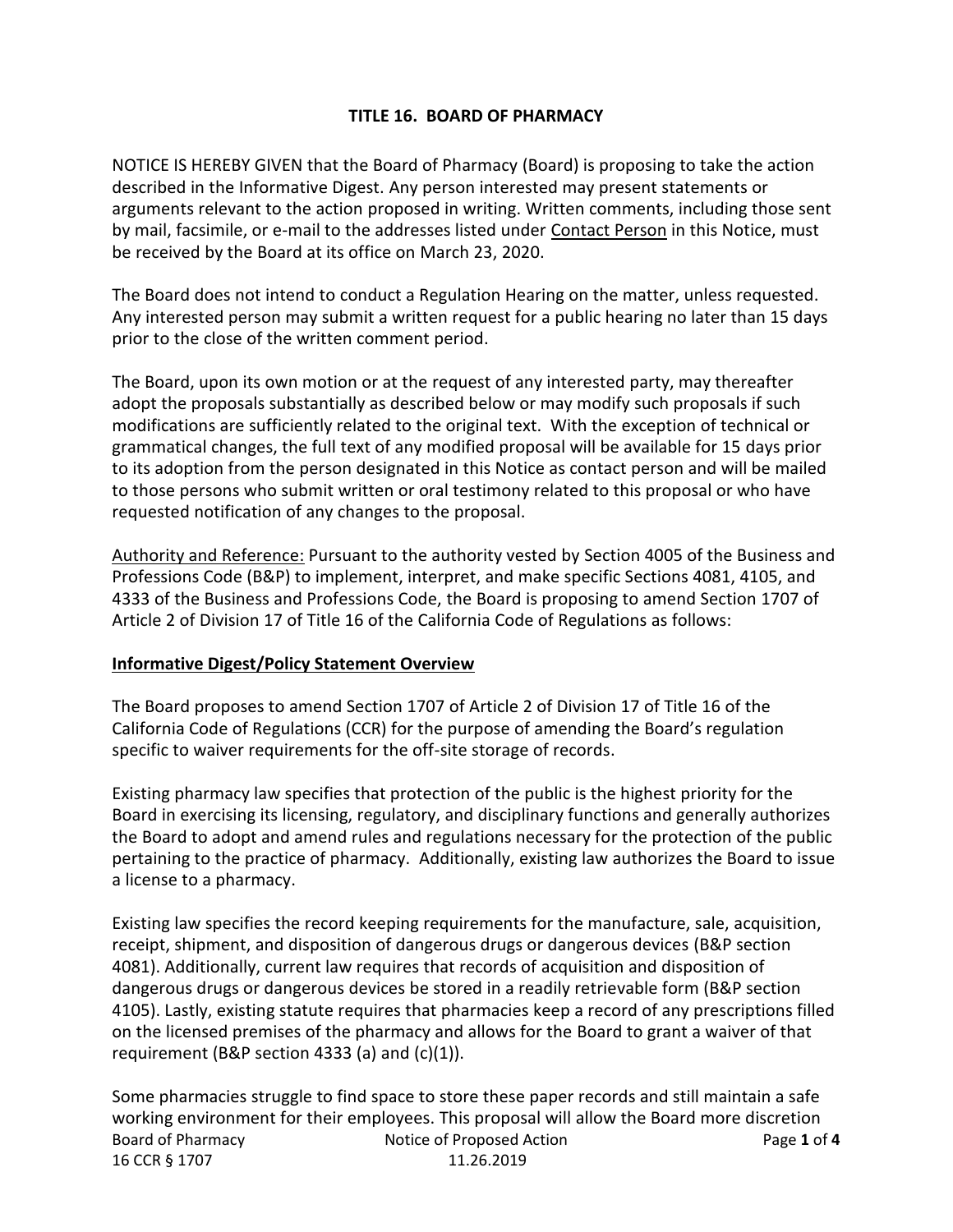when approving a waiver and clarify that a waiver will allow storage of these records outside of the licensed area of the pharmacy.

# **Anticipated Benefits of Proposal**

This proposal will benefit a pharmacy that lacks sufficient space to store records within the licensed area of the pharmacy by allowing the records to be stored outside the licensed premises while maintaining public protection. Smaller pharmacies as well as high-volume pharmacies do not have the physical space on the licensed premises to store the amount of records required by licensing regulations. This proposal will help to create a safer work environment by allowing the Board discretion to grant a waiver of the storage requirement so that a pharmacy can avoid the fire hazard as well as the health and safety hazard of storing boxes of files in a pharmacy with inadequate space.

## **Consistency and Compatibility with Existing State Regulations**

During the process of developing these regulations and amendments, the Board conducted a search of any similar regulations on this topic and has concluded that these regulations are neither inconsistent nor incompatible with existing state regulations.

## **Fiscal Impact Estimates**

Fiscal Impact on Public Agencies Including Costs/Savings to State Agencies or Costs/Savings in Federal Funding to the State: None

Nondiscretionary Costs/Savings to Local Agencies: None

Local Mandate: None

## Cost to Any Local Agency or School District for Which Government Code Sections 17500 – 17630 Require Reimbursement: None

#### Business Impact:

The Board has made an initial determination that the proposed regulatory action would have no significant statewide adverse economic impact directly affecting businesses and/or employees. This includes the ability of California businesses to compete with businesses in other states.

#### Cost Impact on Representative Private Person or Business:

The Board is not aware of any cost impacts that a representative private person or business would necessarily incur in reasonable compliance with the proposed action.

## Effect on Housing Costs: None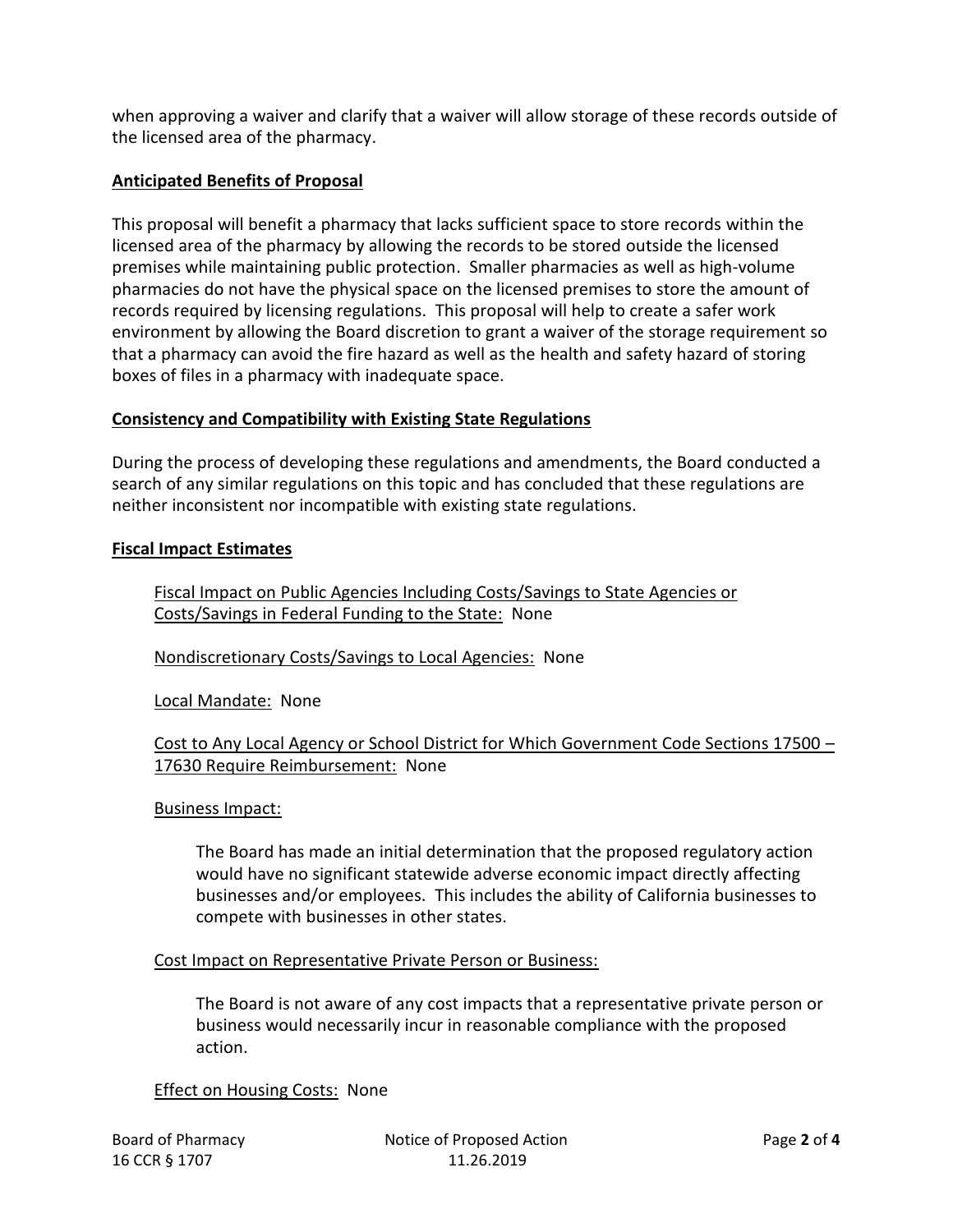# **Effect on Small Business**:

While the Board does not have nor does it maintain data to define if any of its licensees (pharmacies) are a "small business" as defined in Government Code section 11342.610, the Board has made an initial determination that the proposed regulatory action would not have a significant adverse economic impact directly affecting small businesses. The proposed regulation does not require the use of specific computer software.

## **Results of Economic Impact Assessment/Analysis**:

## Impact on Jobs/New Businesses:

The Board has determined that this regulatory proposal will not have a significant impact on the creation of jobs or new businesses or the elimination of jobs or existing businesses or the expansion of businesses in the State of California because this regulation is related to the storage of records and not jobs.

## Benefits of Regulation:

The Board has determined that this regulatory proposal will benefit worker safety because the proposed regulation will allow pharmacies to minimize health and safety hazards within the pharmacy by allowing the storage of records outside of the licensed area of the pharmacy.

## **Consideration of Alternatives**

The Board must determine that no reasonable alternative it considered to the regulation or that has otherwise been identified and brought to its attention would either be more effective in carrying out the purpose for which the action is proposed, would be as effective and less burdensome to affected private persons than the proposal described in this Notice, or would be more cost effective to affected private persons and equally effective in implementing the statutory policy or other provision of law.

Any interested person may present statements or arguments in writing relevant to the above determinations at the address listed for the Contact Person.

## **Initial Statement of Reasons and Information**

The Board of Pharmacy has prepared an initial statement of the reasons for the proposed action and has available all the information upon which the proposal is based.